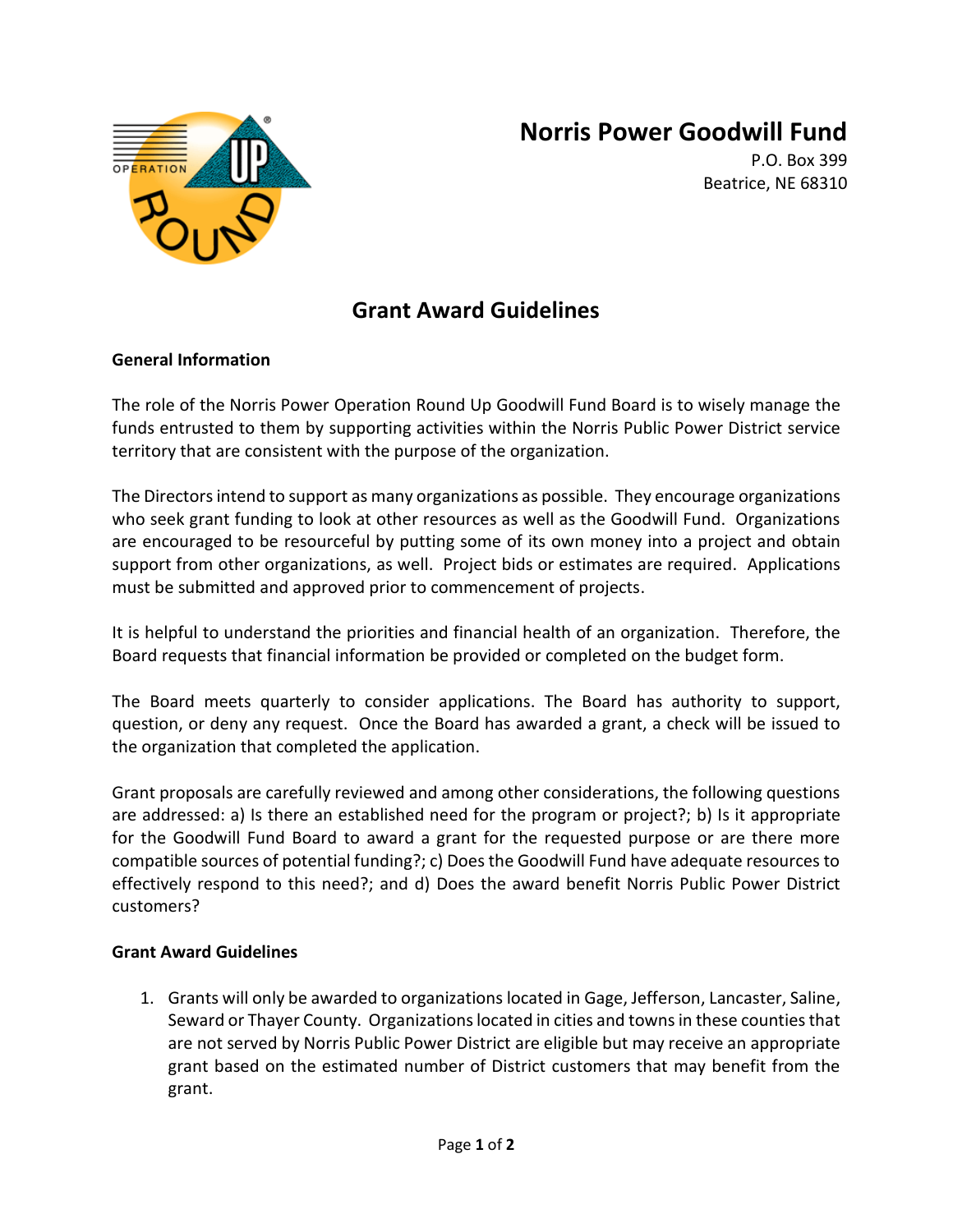- 2. Grants to school organizations, such as a booster club, parent teacher group, art club journalism club, etc… may be considered. A school administrator must sign the application.
- 3. Grants to church schools and preschools may be considered if the organization is open to the public.
- 4. \$1,500 is the maximum grant that may be awarded to an organization within a 12 month time period for grant requests that may benefit the grant beneficiaries for at least one year. Multiple grants within a 12 month time period are allowed, as long as the \$1,500 maximum is not exceeded.
- 5. \$250 is the maximum grant that may be awarded to an organization within a 12 month time period for grant requests that may benefit or be consumed by the grant beneficiaries within one year. Multiple grants within a 12 month time period are allowed, as long as the \$250 maximum is not exceeded.
- 6. The ultimate beneficiary of the grant must be identified in the grant application.
- 7. Projects with estimated expenditures in excess of \$5,000 will not be considered until documentation is provided indicating that 75% of the project funding requirements have been raised and/or committed to the project.

### **Grant Requests that will not be considered include:**

- 1. Grants to individuals.
- 2. Grants to "for profit" organizations.
- 3. Grants for religious materials or for religious organizations or churches.
- 4. Grants for any political purposes.
- 5. Grants for scholarships.
- 6. Grants for sponsorship of camps, tours and trips.
- 7. Grants made directly to school districts, except for school organizations.
- 8. Grants for advertising, marketing printing costs or printed materials.
- 9. Grants for training or seminars.
- 10. Grants for celebrations or entertainment.
- 11. Grants for presenters or speakers.
- 12. Grants for uniforms or clothing.
- 13. Grants for sporting equipment, such as catcher's gear, bats, balls, football pads, uniforms, etc…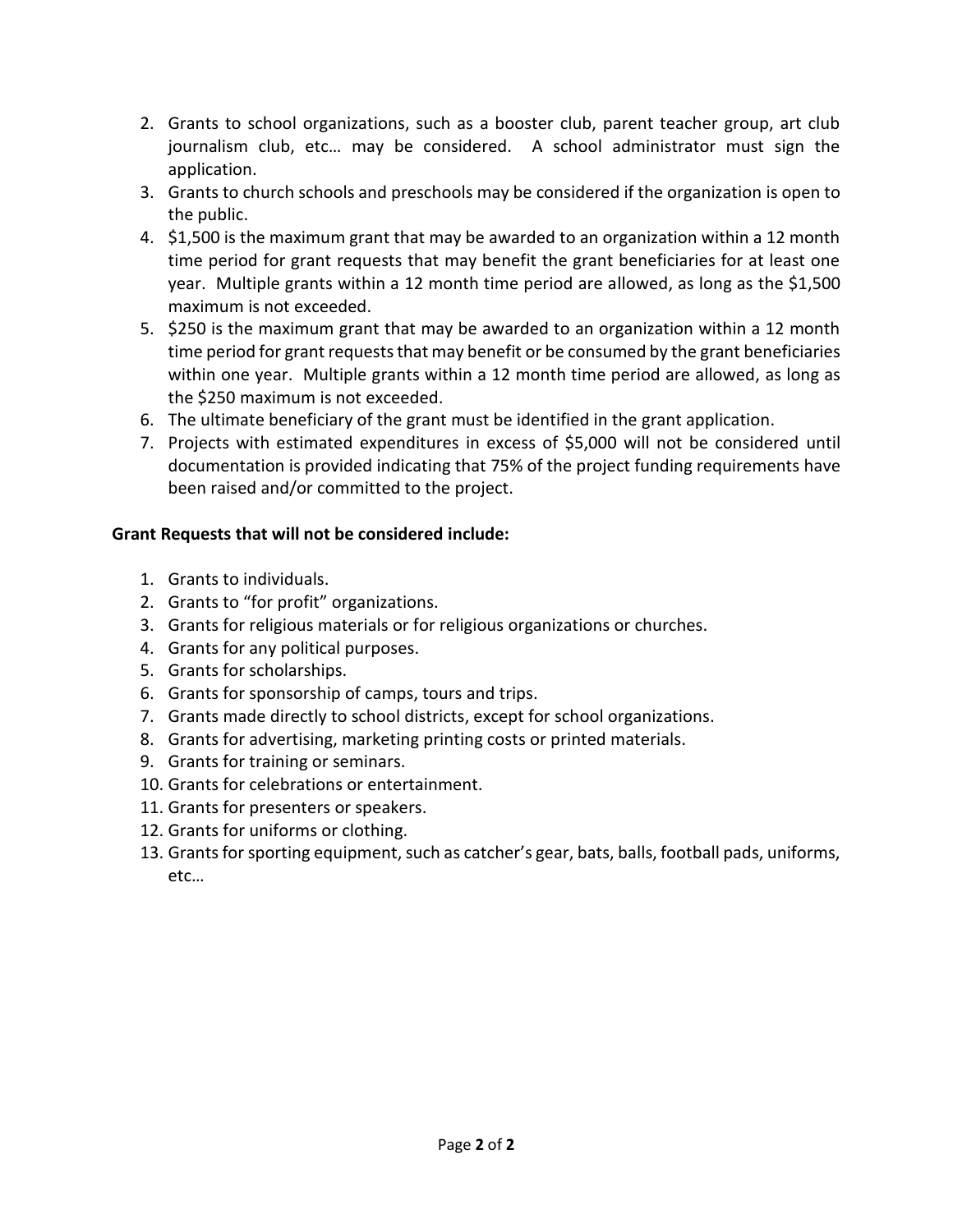

## **Norris Power Goodwill Fund**

P.O. Box 399 Beatrice, NE 68310

# **GRANT APPLICATION**

|  | 5. Is your organization considered a non-profit organization? Yes <u>Lickenden No</u>                                                                                                                                                                                                  |  |  |  |  |  |  |  |
|--|----------------------------------------------------------------------------------------------------------------------------------------------------------------------------------------------------------------------------------------------------------------------------------------|--|--|--|--|--|--|--|
|  | 6. A copy of your financial statement(s) for the most recent full year and year-to-date should be provided. A sample form<br>is attached to the application. Please do not send itemized, detailed expense reports such as check registers,<br>accounting ledgers, or monthly reports. |  |  |  |  |  |  |  |
|  | 7. What counties do you serve?<br>Gage<br>Jefferson<br>Lancaster<br>Saline<br>Seward<br>Other $\_\_\_\_\_\_\_\$<br>Thayer                                                                                                                                                              |  |  |  |  |  |  |  |
|  | 8. Are there participants, members or recipients of your organization or project that receive electrical service from Norris                                                                                                                                                           |  |  |  |  |  |  |  |
|  |                                                                                                                                                                                                                                                                                        |  |  |  |  |  |  |  |
|  | 10. What is the purpose of your request? Include specifics of how funds will be used. ________________________                                                                                                                                                                         |  |  |  |  |  |  |  |
|  | 11. What is the total cost of your project?<br>$\qquad \qquad \$$                                                                                                                                                                                                                      |  |  |  |  |  |  |  |
|  | 12. How much money do you request?<br>$\frac{1}{2}$<br>(A copy of a vendor bid for the amount requested must be included with this grant application.)                                                                                                                                 |  |  |  |  |  |  |  |
|  |                                                                                                                                                                                                                                                                                        |  |  |  |  |  |  |  |
|  |                                                                                                                                                                                                                                                                                        |  |  |  |  |  |  |  |

\_\_\_\_\_\_\_\_\_\_\_\_\_\_\_\_\_\_\_\_\_\_\_\_\_\_\_\_\_\_\_\_\_\_\_\_\_\_\_\_\_\_\_\_\_\_\_\_\_\_\_\_\_\_\_\_\_\_\_\_\_\_\_\_\_\_\_\_\_\_\_\_\_\_\_\_\_\_\_\_\_\_\_\_\_\_\_\_\_\_\_\_\_\_\_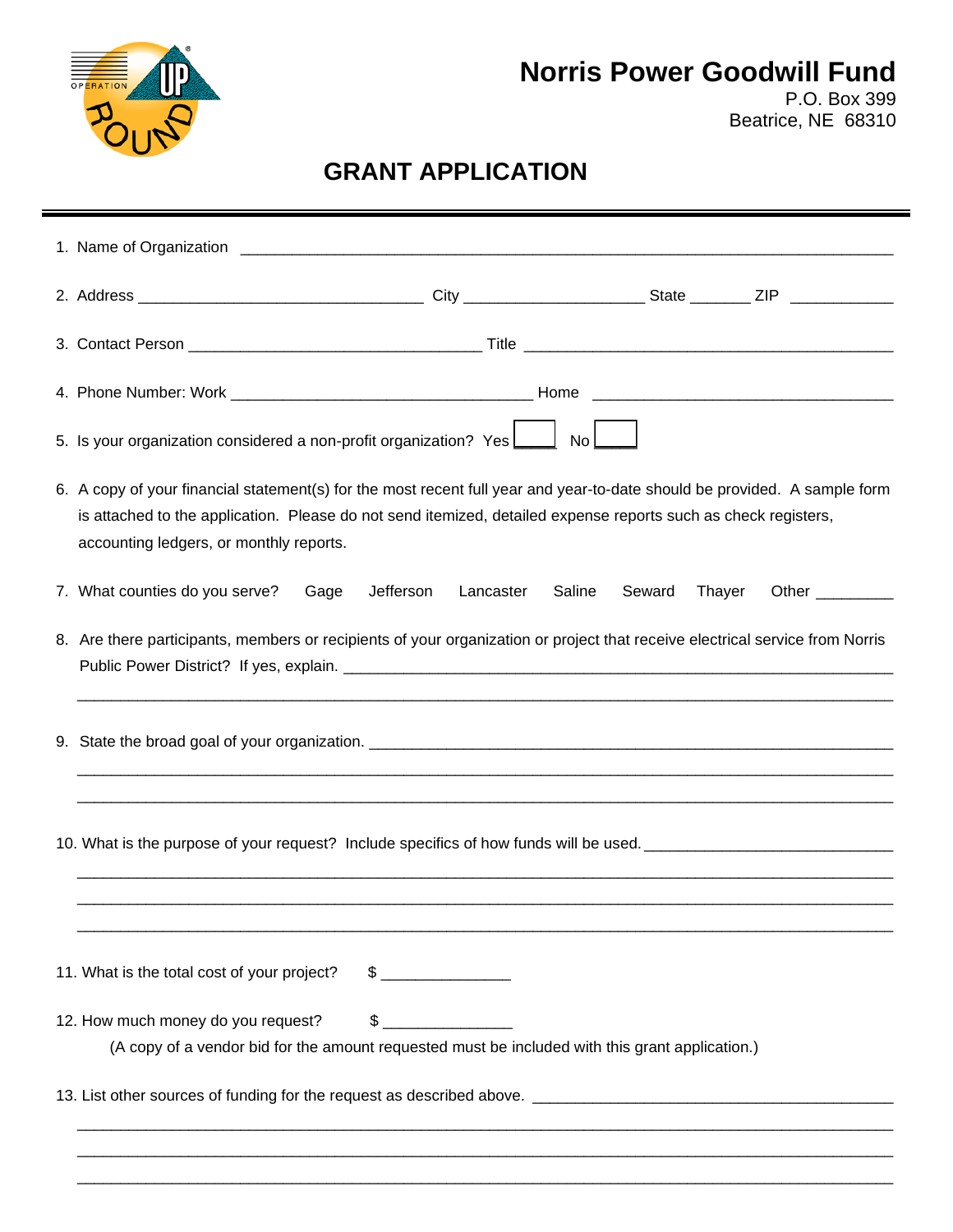#### 15. Please list two references:

| Name    |                  |                                 |  |
|---------|------------------|---------------------------------|--|
|         |                  |                                 |  |
|         |                  | State _______ ZIP _____________ |  |
|         |                  |                                 |  |
|         |                  |                                 |  |
|         |                  |                                 |  |
| Address | <b>City City</b> | State ZIP                       |  |

 $\mathcal{L} = \{ \mathcal{L} = \{ \mathcal{L} = \{ \mathcal{L} = \mathcal{L} \} \}$  $\overline{\phantom{a}}$  ,  $\overline{\phantom{a}}$  ,  $\overline{\phantom{a}}$  ,  $\overline{\phantom{a}}$  ,  $\overline{\phantom{a}}$  ,  $\overline{\phantom{a}}$  ,  $\overline{\phantom{a}}$  ,  $\overline{\phantom{a}}$  ,  $\overline{\phantom{a}}$  ,  $\overline{\phantom{a}}$  ,  $\overline{\phantom{a}}$  ,  $\overline{\phantom{a}}$  ,  $\overline{\phantom{a}}$  ,  $\overline{\phantom{a}}$  ,  $\overline{\phantom{a}}$  ,  $\overline{\phantom{a}}$  $\overline{\phantom{a}}$  ,  $\overline{\phantom{a}}$  ,  $\overline{\phantom{a}}$  ,  $\overline{\phantom{a}}$  ,  $\overline{\phantom{a}}$  ,  $\overline{\phantom{a}}$  ,  $\overline{\phantom{a}}$  ,  $\overline{\phantom{a}}$  ,  $\overline{\phantom{a}}$  ,  $\overline{\phantom{a}}$  ,  $\overline{\phantom{a}}$  ,  $\overline{\phantom{a}}$  ,  $\overline{\phantom{a}}$  ,  $\overline{\phantom{a}}$  ,  $\overline{\phantom{a}}$  ,  $\overline{\phantom{a}}$ 

The information contained in this statement is for the purpose of obtaining funding from the Norris Power Goodwill Fund on behalf of the undersigned. Each undersigned understands that the information provided herein is used in the decision to grant funding and each undersigned represents and warrants that the information provided is true and complete and that the Norris Power Goodwill Fund may consider this statement as continuing to be true and correct until a written notice of a change is provided. The Norris Power Goodwill Fund is authorized to make all inquiries they deem necessary to verify the accuracy of the statements made herein.

All grant applications must include the following items:

- 1. Completed application with contact information
- 2. Written or typed vendor bid or cost proposal on the project
- 3. Current financial statement

If you have any questions, please call the Norris main office at 402-223-4038 or 1-800-858-4707.

\_\_\_\_\_\_\_\_\_\_\_\_\_\_\_\_\_\_\_\_\_\_\_\_\_\_\_\_\_\_\_\_\_\_\_\_\_\_\_ \_\_\_\_\_\_\_\_\_\_\_\_\_\_\_\_\_\_\_\_\_\_\_

\_\_\_\_\_\_\_\_\_\_\_\_\_\_\_\_\_\_\_\_\_\_\_\_\_\_\_\_\_\_\_\_\_\_\_\_\_\_\_ \_\_\_\_\_\_\_\_\_\_\_\_\_\_\_\_\_\_\_\_\_\_\_ Signature of Organization Representative Date

Signature of School Administrator, if applicable Date

| 2022 Board Meeting Dates and Application Deadlines |                      |                       |                      |                       |  |  |  |  |
|----------------------------------------------------|----------------------|-----------------------|----------------------|-----------------------|--|--|--|--|
|                                                    | <b>First Quarter</b> | <b>Second Quarter</b> | <b>Third Quarter</b> | <b>Fourth Quarter</b> |  |  |  |  |
| <b>Application Deadline</b>                        | December 31, 2021    | April 1, 2022         | July 1, 2022         | September 30, 2022    |  |  |  |  |
| <b>Board Meeting Date</b>                          | January 11, 2022     | April 12, 2022        | July 12, 2022        | October 11, 2022      |  |  |  |  |